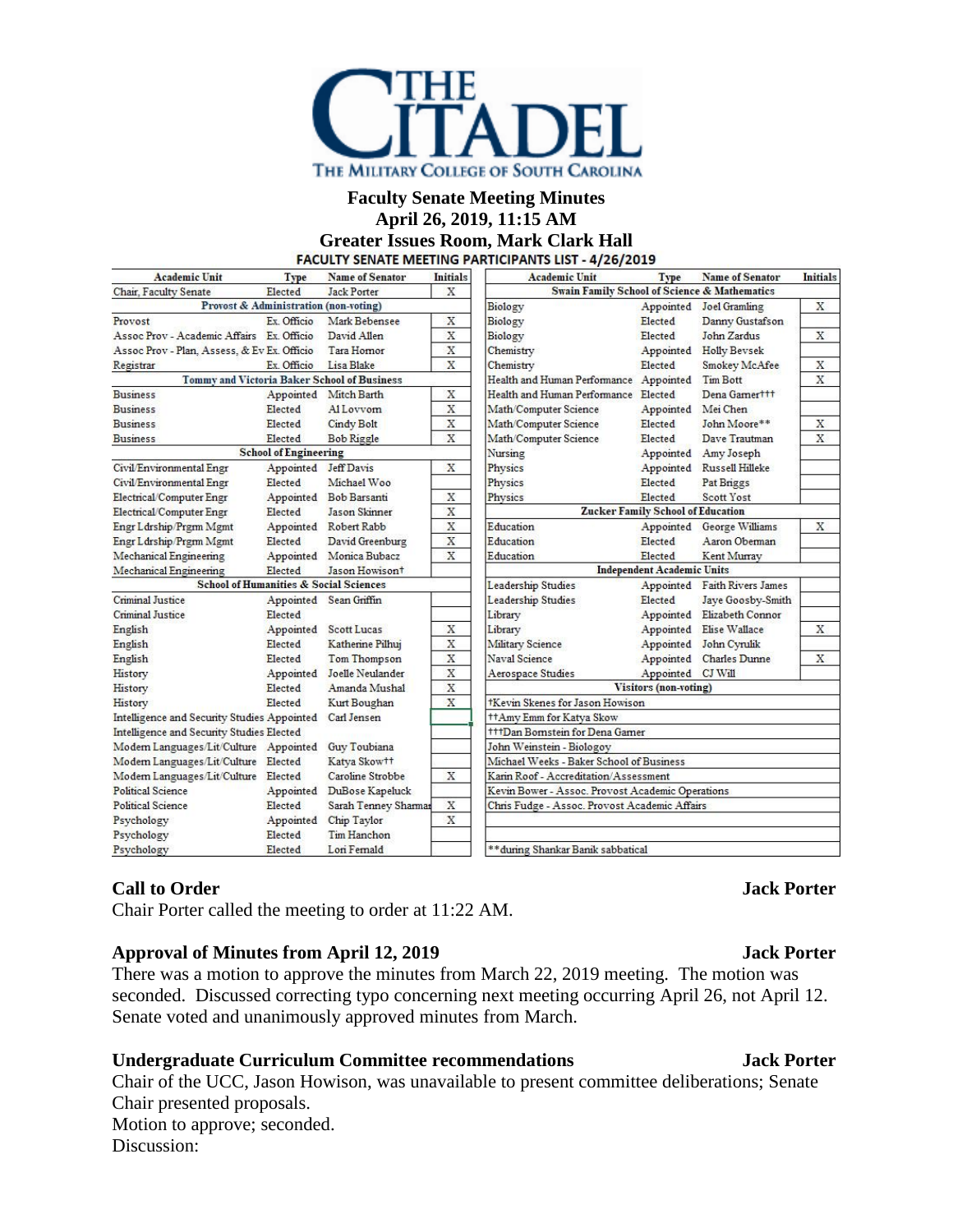- Nursing curriculum maps reflect old curriculum;
	- o Assoc. Provost said that updated maps had been submitted
- Nursing has a four hour course; recommend that the course be split into a 3-hr. lecture and 1-hr. lab consistent with other courses on campus
- Observation that the Senate did not have a quorum to vote; therefore, the discussion was suspended awaiting the arrival of more Senators

## **Joint Faculty Appointments John Weinstein**

John Weinstein provided information on the upcoming draft proposal about Joint Faculty Appointments. The proposal is to be circulated among departments and Schools for feedback. Proposal will be voted on at a subsequent date.

# **Quorum of Senators Established**

# **Undergraduate Curriculum Committee recommendations Jack Porter** Motion to approve; seconded. Discussion: No further discussion from previous comments. Senate voted: Unanimously passed; proposals adopted.

# **Graduate Curriculum Committee recommendations Jack Porter**

Motion to approve and seconded Discussion:

• Mitch Barth said that Baker School of Business proposals were "mostly just clean up" of requirements. PSYC involved a course name change and a change in required hours for counseling to match South Carolina requirements for hours.

Senate voted: Unanimously passed; proposals adopted.

# **Online Teaching Policies Proposal Sarah Tenney Sharman**

Withdrawn for additional deliberation.

# **Tactical performance Academic Programs Dan Bornstein**

Proposals were presented last year so that it could go forward to CHE, with the understanding that there would be some changes. These are the modifications and clarifications to the certificate program and the MS concentration. Some of the changes are cosmetic—prefixes on certain courses should remain PSYC instead of TAPR, cross-listing of courses that are essentially the same in content (will allow students to carry forward credits if they choose to pursue a Master's program instead of just the certificate), etc. For the MS concentration, the prefix issue applies as well (use PSYC prefix instead of TAPR for applied principles of behavior change) and the certificate version of the course should carry forward if students want to continue graduate studies beyond the certificate.

### Motion to approve; seconded.

Discussion: No discussion.

Senate voted: Unanimously passed; proposals adopted.

# **Update from the Provost** Mark Bebensee **Mark Mark Bebensee**

Mark Bebensee updated the Senate:

- Commencement (undergraduate) 2019 is over-subscribed by faculty members and some faculty have been requested to take the day off and not attend
- Sally Selden will join The Citadel faculty as Provost June 17 and have the full reins by June 20